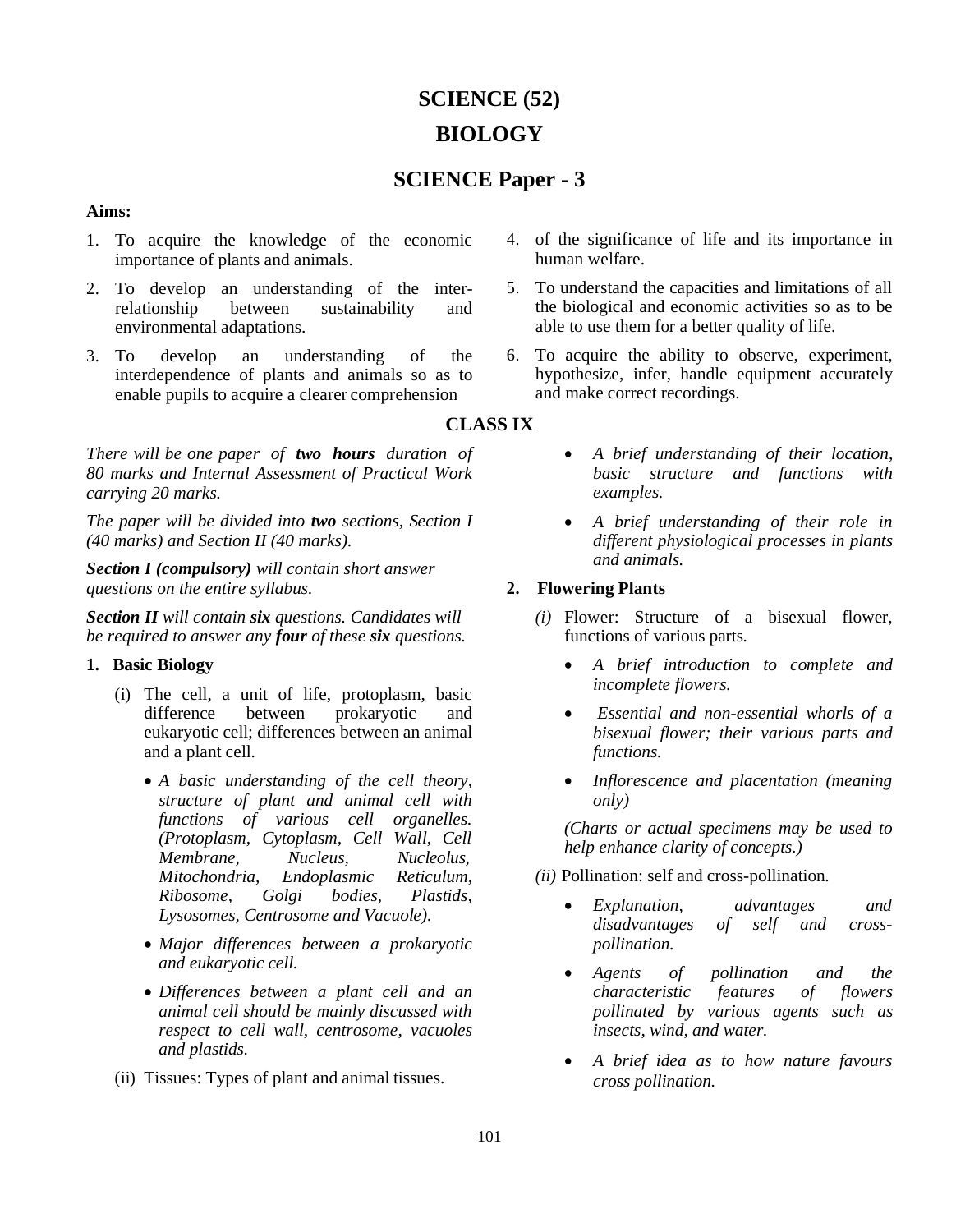*(iii)* Fertilisation*.*

- *Events taking place between pollination and fertilisation leading to the formation of zygote in the embryo sac.*
- *A brief explanation of the terms double fertilization and triple fusion.*
- *Fruit and Seed - definition and significance.*

## **3. Plant Physiology**

- (i) Structure of dicot and monocot seeds, Germination of seeds, types, and conditions for seed germination.
	- *Structure and germination of Bean seed and Maize grain.*
	- *Differences between monocot and dicot seeds.*
	- *Differences between hypogeal and epigeal germination.*
	- *Conditions for seed germination - To be explained and supported by experiments.*
- (ii) Respiration in plants: outline of the process, gaseous exchange.
	- *A brief outline of the process mentioning the terms Glycolysis, Krebs cycle and their significance.*
	- *A reference to be made to aerobic and anaerobic respiration with chemical equations in each case.*
	- *Experiments on gaseous exchange and on heat production.*

#### **4. Diversity in living organisms**

- (i) A brief outline of the five Kingdom classification.
	- *Main characteristics of each kingdom with suitable examples:*
		- *Monera, Protista, Fungi.*
		- *Plantae - Thallophyta, Bryophyta, Pteridophyta and Spermatophyta.*
	- *Animalia - non-chordates from Porifera to Echinodermata and Chordates - all five Classes.*
- (ii) Economic importance of Bacteria.
	- *(a) Useful role of bacteria:*
		- *Medicine: antibiotics, serums and vaccines*
		- *Agriculture: nitrogen cycle (role of nitrogen fixing, nitrifying and denitrifying bacteria)*
		- *Industry -curing of tea, tanning of leather.*
	- *(b) Harmful role of bacteria - spoilage of food, diseases in plants and animals, bioweapons.*
- (iii) Economic importance of Fungi.

*A brief idea of the useful role of Fungi in breweries, bakeries, cheese processing, and mushroom cultivation. (Processes of manufacture are not required).*

## **5. Human Anatomy and Physiology**

- (a) Nutrition:
	- (i) Classes of food; balanced diet. Malnutrition and deficiency diseases.
		- *Functions of carbohydrates, fats, proteins, mineral salts (calcium, iodine, iron and sodium), vitamins and water in proper functioning of the body.*
		- *Sources of vitamins, their functions and deficiency diseases.*
		- *Meaning and importance of a 'Balanced Diet'.*
		- *Role of cellulose in our diet.*
		- *Causes, symptoms and prevention of Kwashiorkor and Marasmus.*
	- (ii) The structure of a tooth, different types of teeth.
		- *Structure of a tooth to be discussed with the help of a diagram.*
		- *Functions of different types of teeth.*
		- *Dental formula of an adult.*
	- (iii)Digestive System: Organs, digestive glands and their functions (including enzymes and their functions in digestion,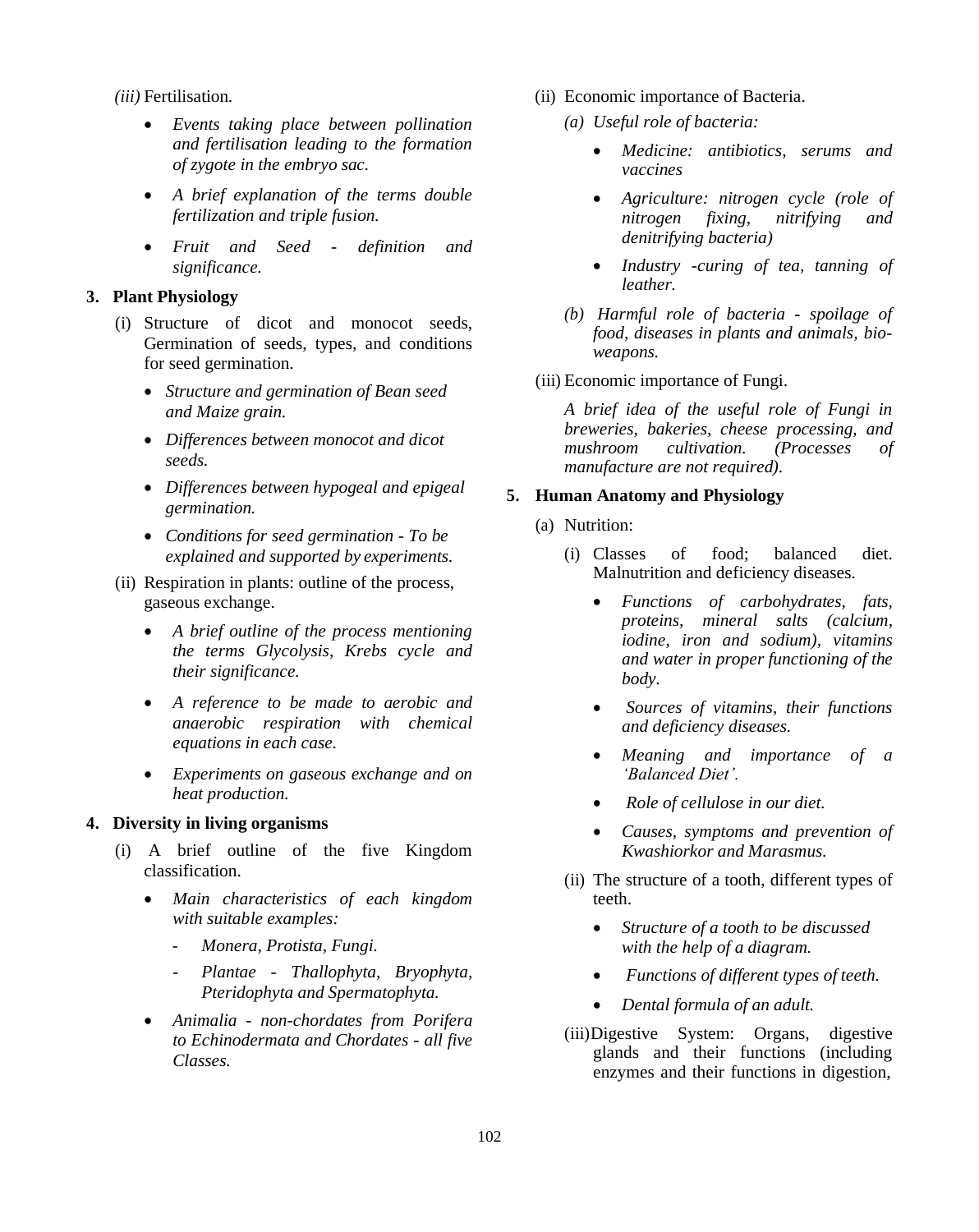absorption and assimilation of digested food).

- *Organs and glands of the digestive system and their functions with reference to digestion, absorption and assimilation.*
- *brief idea of peristalsis.*
- (b) Skeleton Movement and Locomotion.
	- Functions of human skeleton
	- Axial and Appendicular Skeleton
	- Types of joints with reference to their location*:*
		- *- immovable joints*
		- *- slightly movable joints*
		- *- freely movable (hinge joint, ball and socket joint, gliding joint, pivot joint*.)

(c) Structure and functions of skin.

- *Various parts of the skin and their functions.*
- *Special derivatives of the skin with reference to sweat glands, sebaceous glands, hair, nails and mammary glands.*
- *Heat regulation - vasodilation and vasoconstriction.*
- (d) Respiratory System: Organs; mechanism of breathing; tissue respiration, heat production.
	- *Structures of the respiratory system.*
	- *Differences between anaerobic respiration in plants and in man.*
	- *Role of diaphragm and intercostal muscles in breathing to provide a clear idea of the breathing process.*
	- *Brief idea of gaseous transport and tissue respiration.*
	- *Brief understanding of respiratory volumes.*
	- *Effect of altitude on breathing; asphyxiation and hypoxia.*

#### **6. Health and Hygiene**

- (i) A brief introduction to maintaining good health. *General idea of personal hygiene, public hygiene and sanitation.*
- (ii) A brief introduction to communicable, noncommunicable, endemic, epidemic, pandemic and sporadic diseases; modes of transmission.
	- *Meaning of each of the above with examples.*
	- *Modes of transmission: air borne, water borne; vectors (housefly, mosquito, cockroach).*
- (iii) Bacterial, Viral, Protozoan, Helminthic diseases:
	- *Bacterial: Cholera, typhoid, tuberculosis.*
	- *Viral: AIDS, Chicken pox, Hepatitis.*
	- *Protozoan: Malaria, Amoebic Dysentery, Sleeping sickness.*
	- *Helminthic: Ascariasis, Taeniasis, Filiariasis.*

*(symptoms and measures to control the above diseases.)*

*(Scientific names of causative agents not required).*

- (iv) Aids to Health: Active and passive immunity.
	- *Meaning of Active and passive immunity.*
	- *An understanding of the use and action of the following – vaccination, immunization, antitoxin, serum, antiseptics, disinfectants, antibiotics.*
	- *An idea of the local defense system and its merits, difference between antiseptics and disinfectants.*
- (v) Health Organisations: Red Cross, WHO. *Major activities of the Red Cross and WHO.*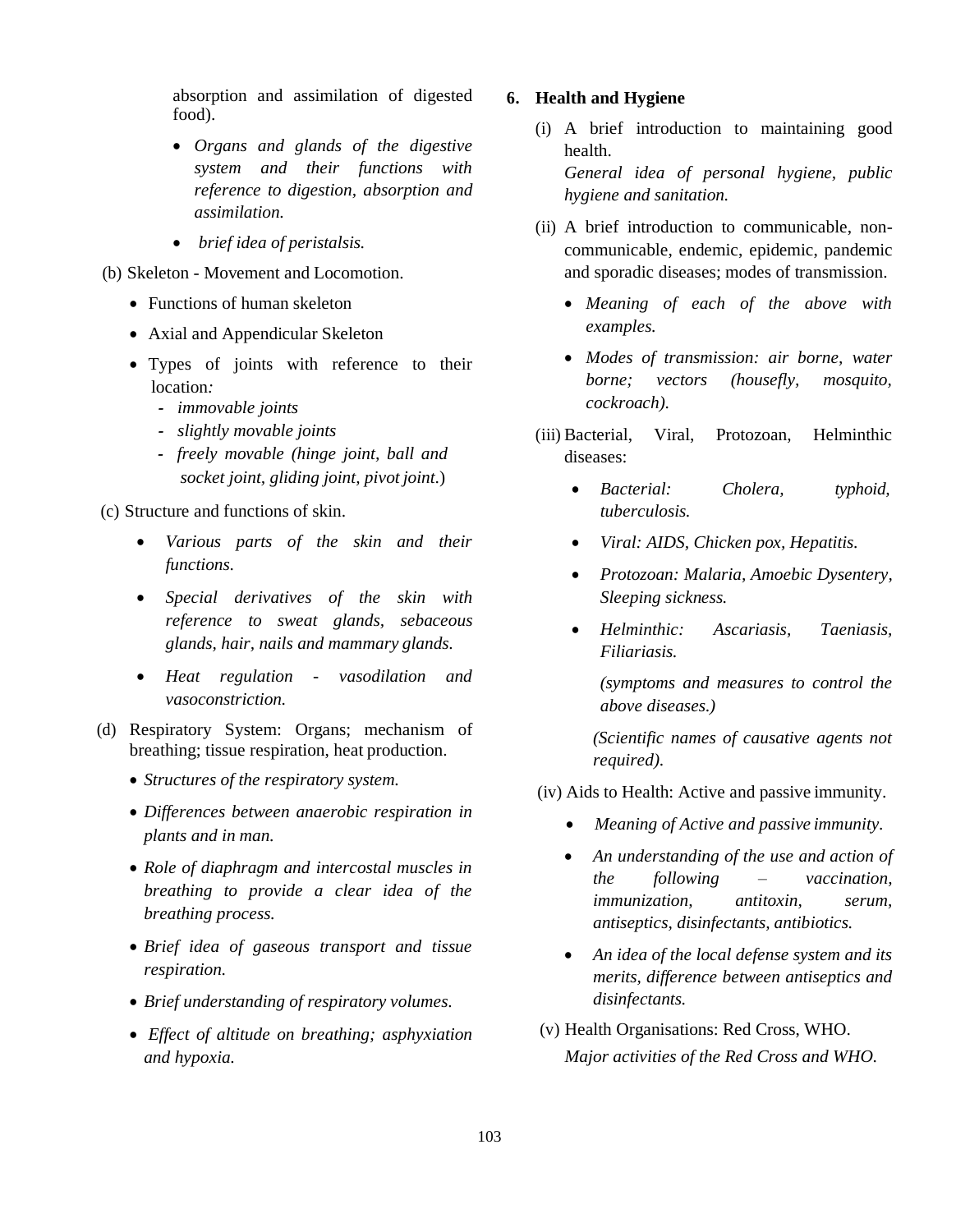#### **7.Waste generation and management**

- (a) Sources of waste domestic, industrial, agricultural, commercial and other establishments.
	- *Domestic waste: paper, glass, plastic, rags, kitchen waste, etc.*
	- *Industrial: mining operations, cement factories, oil refineries, construction units.*
	- *Agricultural: plant remains, animal waste, processing waste.*
	- *Municipal sewage: Sewage, degradable and non-degradable waste from offices, etc.*
	- *e-waste: brief idea about e-waste.*

(b) Methods of safe disposal of waste.

- *Segregation, dumping, composting, drainage, treatment of effluents before discharge, incineration, use of scrubbers and electrostatic precipitators.*
- *Segregation of domestic waste into biodegradable and non-biodegradable by households: garden waste to be converted to compost; sewage treatment plants.*

## **INTERNAL ASSESSMENT OF PRACTICAL WORK**

The practical work is designed to test the ability of the candidates to make accurate observations from specimens of plants and animals*.*

#### **PLANT LIFE**

- *(i)* The examination of an onion peel under the microscope to study various parts of the cell*.*
- (ii) A cross-pollinated flower to be examined and identified and the parts to be studied and labelled e.g. Hibiscus*.*
- (iii)Specimens of germinating seeds with plumule and radicle (the bean seed and maize grain) for

examination, identification, drawing and labelling the parts.

## **ANIMAL LIFE**

- (i) The examination of a human cheek cell under the microscope to study various parts of the cell.
- (ii) Identification of sugar, starch, protein and fat*.*  through conduct of relevant tests.
- (iii) Examination and identification of specimens belonging to the following groups of animals:

Non Chordata - Porifera, Coelenterata, Platyhelminthes, Nemathelminthes Annelida, Arthropoda. Mollusca and Echinodermata.

Chordata- Pisces, Amphibia, Reptilia, Aves, Mammalia.

Identification of the structure of the following organs through specimens/models and charts: Lung and skin.

- *(iv)*Experiments to show the mechanism of breathing. *Bell jar experiment should be discussed. Comparison should be made with the human lungs and respiratory tract to show the mechanism of breathing.*
- (v)Visit a few establishments in the locality such as motor repair workshops, kilns, pottery making units, fish and vegetable markets, restaurants, dyeing units. Find out the types of wastes and methods prevalent for their disposal. On the basis of the information collected prepare a report, suggest measures to improve the environmental conditions.
- (vi)Visit a water treatment plant, sewage treatment plant or garbage dumping or vermicomposting sites in the locality and study their working.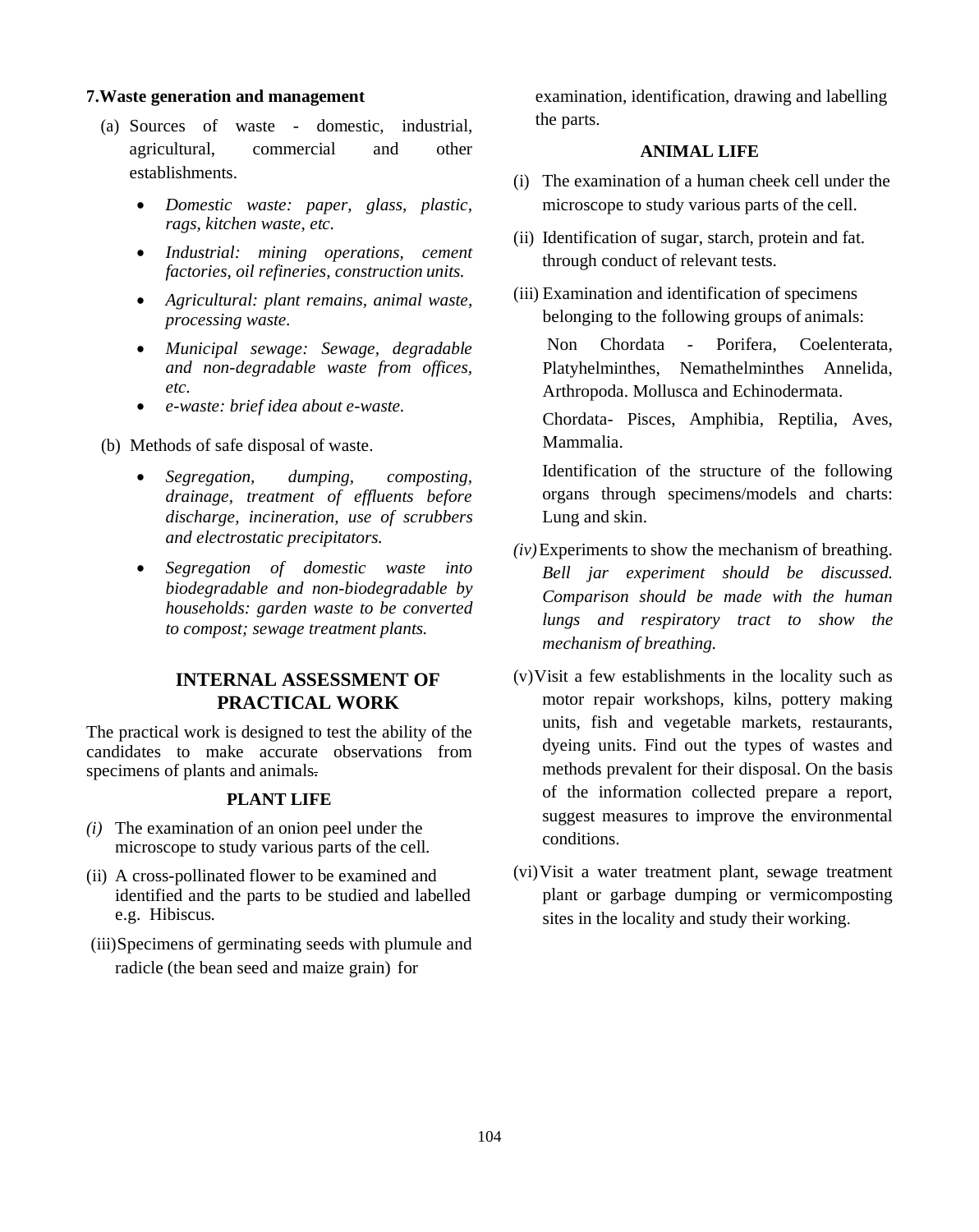*There will be one paper of two hours duration of 80 marks and Internal Assessment of practical work carrying 20 marks.*

*The paper will be divided into two sections, Section I (40 marks) and Section II (40 marks).*

*Section I (compulsory) will contain short answer questions on the entire syllabus.*

*Section II will contain six questions. Candidates will be required to answer any four of these six questions.*

## **1. Basic Biology**

(i) Cell Cycle and Cell Division.

*Cell cycle – Interphase (G1, S, G2) and Mitotic phase.*

*Cell Division:*

- *Mitosis and its stages.*
- *A basic understanding of Meiosis as a reduction division (stages not required).*
- *A brief idea of homologous chromosomes and crossing over leading to variations.*
- *Significance and major differences between mitotic and meiotic division.*
- (ii) Structure of chromosome.

*Basic structure of chromosome with elementary understanding of terms such as chromatin, chromatid, gene structure of DNA and centromere.*

- (iii) Genetics: Mendel's laws of inheritance and sex linked inheritance of diseases.
	- *The three laws of Mendel.*
	- *Monohybrid cross – phenotype and genotype.*
	- *Dihybrid cross – Only phenotype.*
	- *The following terms to be covered: gene, allele, heterozygous, homozygous, dominant, recessive, mutation, variation, phenotype, genotype.*
	- *Sex determination in human beings.*

*Sex linked inheritance of diseases to include only X-linked like haemophilia and colour blindness.*

## **2. Plant Physiology**

- (i) Absorption by roots, imbibition, diffusion and osmosis; osmotic pressure, root pressure; turgidity and flaccidity; plasmolysis and deplasmolysis; the absorption of water and minerals; active and passive transport (in brief); The rise of water up to the xylem; Forces responsible for ascent of sap.
	- *Understanding of the processes related to absorption of water by the roots.*
	- *Characteristics of roots, which make them suitable for absorbing water.*
	- *Structure of a single full-grown root hair.*
	- *A general idea of Cohesive, Adhesive forces and transpirational pull.*
	- *Experiments to show the conduction of water through the xylem.*
- (ii) Transpiration process and significance. Ganong's potometer and its limitations. The factors affecting rate of transpiration. Experiments on transpiration. A brief idea of guttation and bleeding.
	- *Concept of transpiration and its importance to plants*
	- *Experiments related to transpiration:* 
		- *(a)Loss in weight of a potted plant or a leafy shoot in a test tube as a result of transpiration.*
		- *(b)Use of cobalt chloride paper to demonstrate unequal rate of transpiration in a dorsiventral leaf.*
	- *Mechanism of stomatal transpiration on the basis of potassium ion exchange theory.*
	- *Adaptations in plants to reduce transpiration.*
	- *A brief idea of guttation and bleeding.*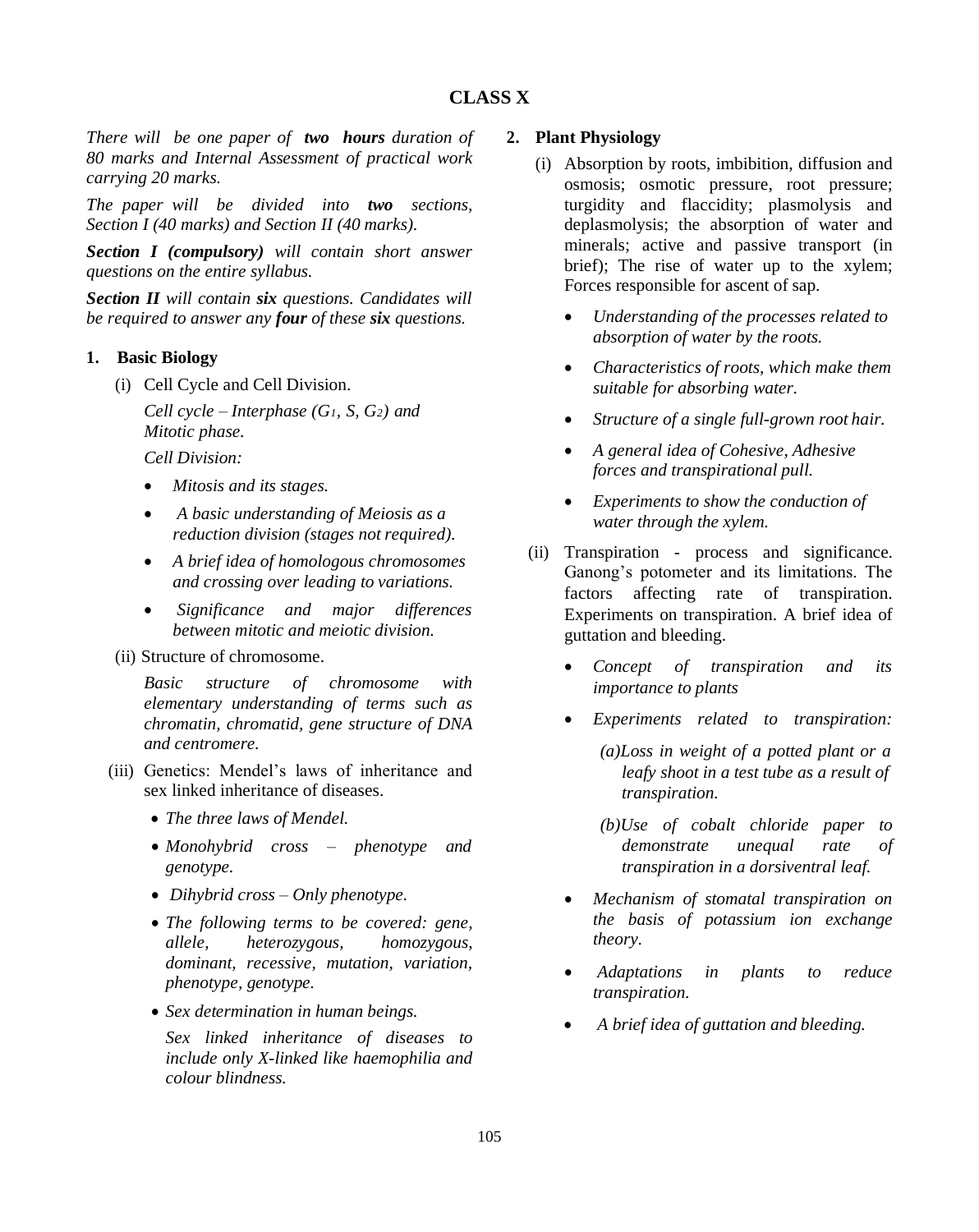- (iii) Photosynthesis: the process and its importance to life in general; experiments to show the necessity of light, carbon dioxide, chlorophyll, formation of starch and release of oxygen; carbon cycle.
	- **.** *The process and significance of Photosynthesis.*
	- *The internal structure of chloroplast to be explained to give an idea of the site of light and dark reactions.*
	- *Opening and closing of stomata based on potassium ion exchange theory.*
	- *Overall balanced chemical equation to represent photosynthesis.*
	- *Introduction of the terms "photochemical" for light phase and "biosynthetic" for dark phases.*
	- *Light reaction - activation of chlorophyll followed by photolysis of water, release of O2, formation of ATP (photophosphorylation) and NADPH.*
	- *Dark reaction - only combination of hydrogen released by NADP with CO<sup>2</sup> to form glucose. (detailed equations are not required).*
	- *Adaptations in plants for photosynthesis.*
	- *Experiments with regard to the factors essential for photosynthesis; emphasis on destarching and the steps involved in starch test.*
	- *A diagrammatic representation of "carbon cycle".*
- (iv) Chemical coordination in Plants: A general study of plant growth regulators; Tropic movements in plants.
	- *A brief idea of the physiological effects of Auxins, Gibberellins, Cytokinins, Abscisic acid and Ethylene in regulating the growth of plants.*
	- *A basic understanding of the tropic movements in plants with reference to – Phototropism, Geotropism, Hydrotropism, Thigmotropism and Chemotropism (supported with suitable examples).*

#### **3. Human Anatomy and Physiology**

- (i) Circulatory System: Blood and lymph, the structure and working of the heart, blood vessels, circulation of blood (only names of the main blood vessels entering and leaving the heart, liver and kidney will be required). Lymphatic system.
	- *Composition of blood (structure and functions of RBC, WBC and platelets).*
	- *Brief idea of tissue fluid and lymph.*
	- *Increase in efficiency of mammalian red blood cells due to absence of certain organelles; reasons for the same.*
	- *A brief idea of blood coagulation.*
	- *Structure and working of the heart along with names of the main blood vessels entering and leaving the heart, the liver and the kidney.*
	- *Concept of systole and diastole; concept of double circulation.*
	- *Brief idea of pulse and blood pressure.*
	- *Blood vessels: artery, vein and capillary to be explained with the help of diagrams to bring out the relationship between their structure and function.*
	- *Brief idea of the lymphatic organs: spleen and tonsils.*
	- *ABO blood group system, Rh factor.*
	- *Significance of the hepatic portalsystem.*
- (ii) Excretory System: A brief introduction to the excretory organs; parts of the urinary system; structure and function of the kidneys; blood vessels associated with kidneys; structure and function of nephron
	- *A brief idea of different excretory organs in the human body.*
	- *External and internal structure of the kidney;*
	- *Parts of the urinary system along with the blood vessels entering and leaving the kidney; functions of various parts of the urinary system (emphasis on diagram with correct labelling). A general idea of the structure of a kidney tubule/ nephron.*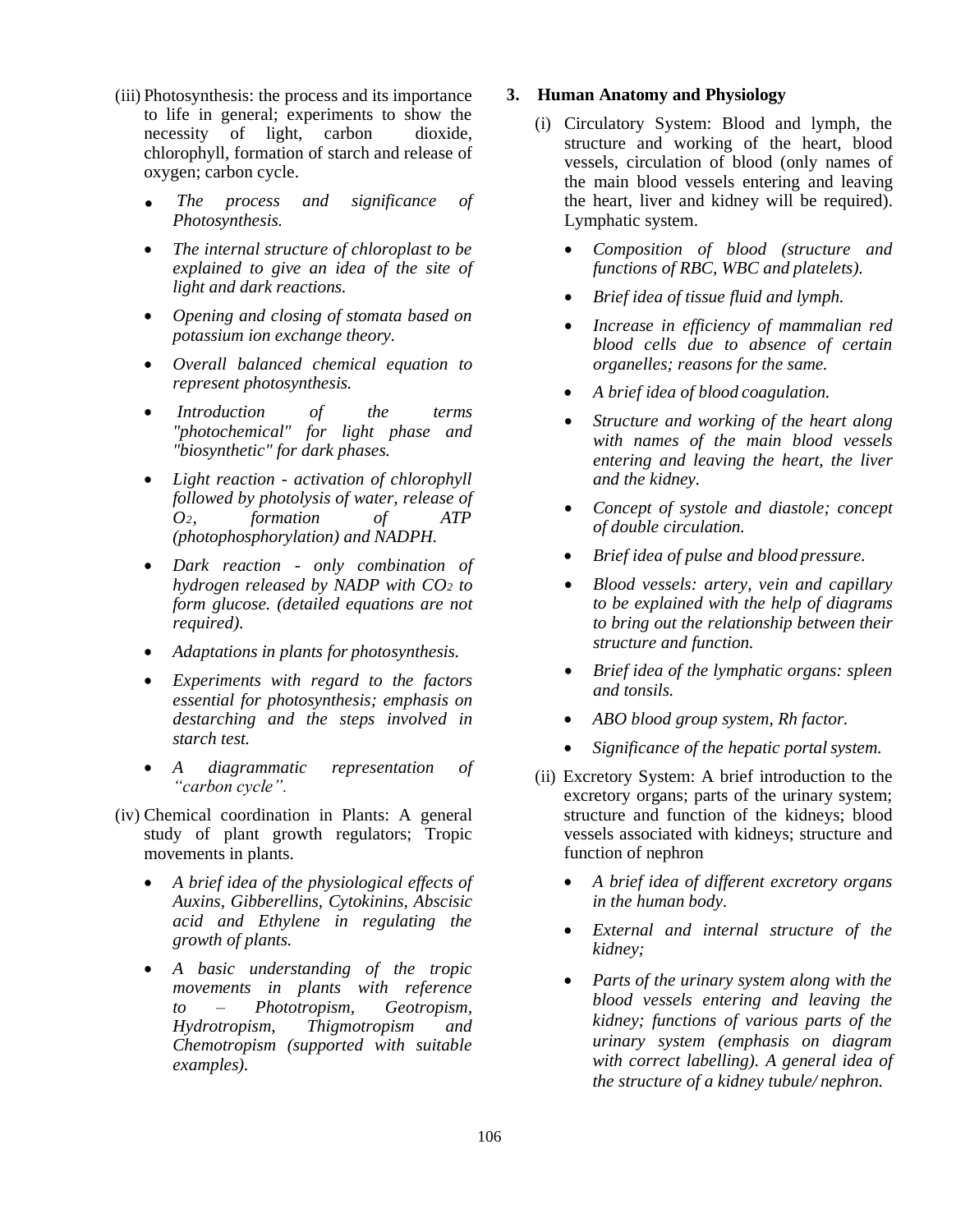- *A brief idea of ultra-filtration (emphasis on the diagram of malpighian capsule); selective reabsorption and tubular secretion in relation to the composition of blood plasma and urine formed.*
- (iii) Nervous system: Structure of Neuron; central, autonomous and peripheral nervous system (in brief); brain and spinal cord; reflex action and how it differs from voluntary action.

Sense organs – Eye: Structure, functions, defects and corrective measures: Ear: Parts and functions of the ear.

- *Parts of a neuron.*
- *Various parts of the external structure of the brain and its primary parts: Medulla Oblongata, Cerebrum, Cerebellum, Thalamus, Hypothalamus and Pons; their functions.*
- *Reference to the distribution of white and gray matter in Brain and Spinal cord.*
- *Voluntary and involuntary actions – meaning with examples.*
- *Diagrammatic explanation of the reflex arc, showing the pathway from receptor to effector.*
- *A brief idea of the peripheral and autonomic nervous system in regulating body activities.*
- *Differences between natural and acquired reflex.*
- *External and Internal structure and functions of the Eye and Ear and their various parts.*
- *A brief idea of stereoscopic vision, adaptation and accommodation of eye.*
- *Defects of the eye (*myopia, hyperopia hypermetropia, presbyopia, astigmatism and cataract) *and corrective measures (diagrams included for myopia and hyperopia only)*
- *The course of perception of sound in human ear.*
- *Role of ear in maintaining balance of the body.*
- (iv) Endocrine System: General study of the following glands: Adrenal, Pancreas, Thyroid and Pituitary. Endocrine and Exocrine glands.
	- *Differences between Endocrine and Exocrine glands.*
	- *Exact location and shape of the endocrine glands in the human body.*
	- *Hormones secreted by the following glands: Pancreas: insulin and glucagon; Thyroid: only thyroxin; Adrenal gland: Cortical hormones and adrenaline; Pituitary: growth hormone, tropic hormones, ADH and oxytocin.*
	- *Effects of hypo secretion and hyper secretion of hormones.*
	- *A brief idea of Feedback mechanism with reference to TSH.*
- (v) The Reproductive System: Organs, fertilisation functions of placenta in the growth of the embryo Menstrual cycle.
	- *Functions of Male and Female reproductive organs and male accessory glands. An idea of secondary sexual characters.*
	- *Structure and functions of the various parts of the sperm and egg.*
	- *Explanation of the terms: Fertilization, implantation, placenta, gestation and parturition.*
	- *A brief idea of the role of placenta in nutrition, respiration and excretion of the embryo; its endocrinal function.*
	- *Functions of Foetal membranes and amniotic fluid.*
	- *Menstrual cycle, outline of menstrual cycle.*
	- *Role of Sex hormones: Testosterone, Oestrogen and Progesterone in reproduction.*
	- *Identical and fraternal twins: meaning and differences only.*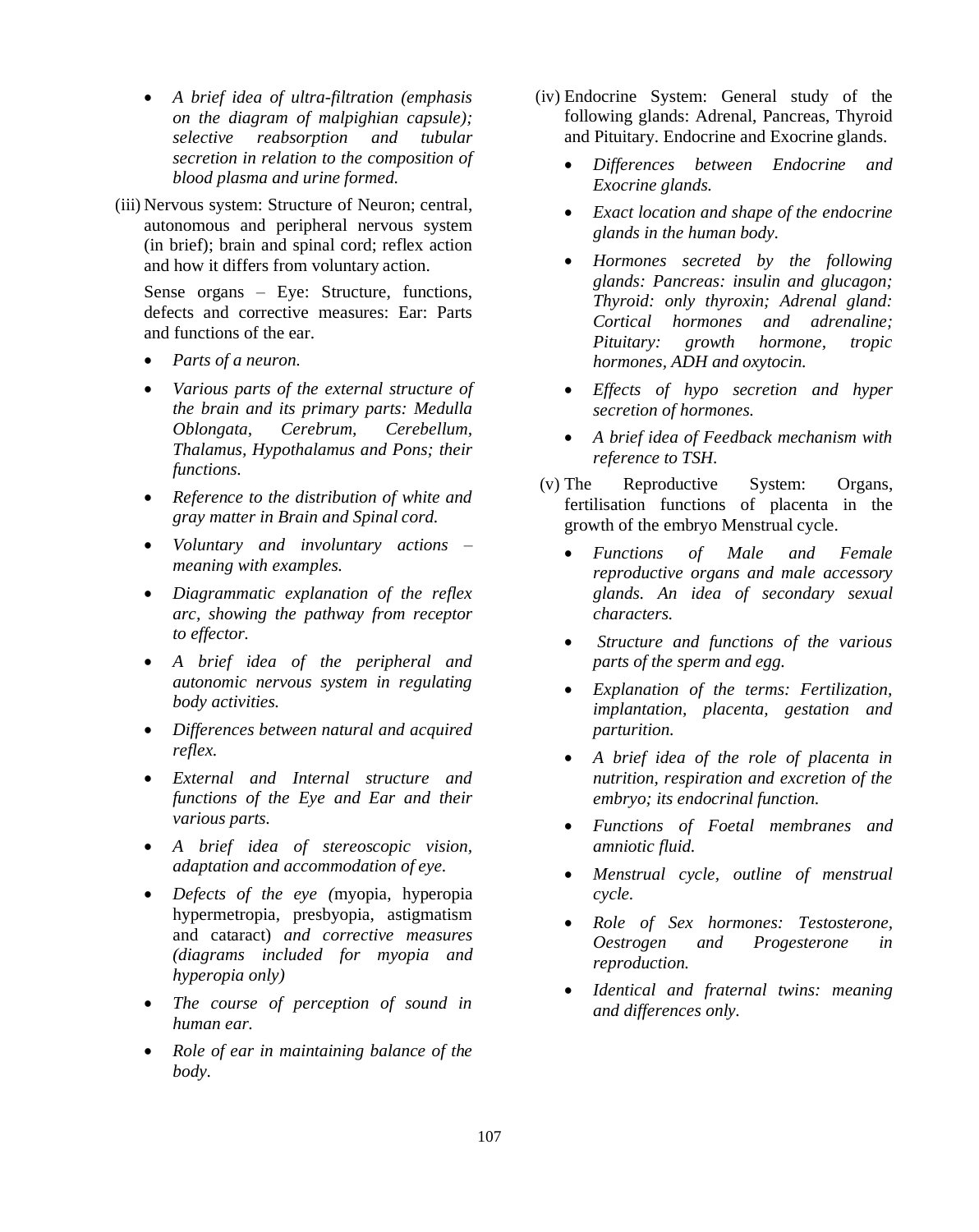#### **5. Population**

Population explosion in India; need for adopting control measures - population control.

- *Main reasons for the sharp rise in human population in India and in the world.*
- *A brief explanation of the terms: demography, population density, birth rate, death rate and growth rate of population.*
- *Problems faced due to population explosion: unemployment, over exploitation of natural resources, low per capita income, price rise, pollution, unequal distribution of wealth.*
- *Methods of population control: Surgical methods – Tubectomy and vasectomy.*

#### **6. Human Evolution**

Basic introduction to Human evolution and Theories of evolution: Lamarck's theory of inheritance; Darwin's theory of evolution by natural selection.

- *A brief idea of human ancestors – Australopithecus, Homo habilis, Homo erectus, Neanderthals, Cro-Magnon and Homo sapiens sapiens (Modern Man) with reference to the following characteristics:*
	- *Bipedalism*
	- *Increasing Cranial capacity*
	- *Reduction of size of canine teeth*
	- *Forehead and brow ridges*
	- *Development of chin*
	- *Reduction in body hair*
	- *Height and Posture*
- *Lamarck's theory of inheritance of acquired characteristics – with reference to use of organs (e.g.: neck and forelimbs of giraffe) and disuse of organs (e.g.: vestigial organs in humans like wisdom teeth, vermiform appendix, pinnae).*
- *Darwin's theory of Natural selection: Survival of the fittest - e.g. adaptation of peppered moth.*

#### **7. Pollution**

- (i) Types and sources of pollution; major pollutants.
	- *Air: Vehicular, industrial, burning garbage, brick kilns.*
	- *Water: Household detergents, sewage, industrial waste, oil spills.*
	- *Thermal pollution.*
	- *Soil: Industrial waste, urban commercial and domestic waste, chemical fertilizers.*
	- *Biomedical waste – used and discarded needles, syringes, soiled dressings etc.*
	- *Radiation: X-rays; radioactive fallout from nuclear plants.*
	- *Noise: Motor Vehicles, Industrial establishments, Construction Sites, Loudspeakers etc.*
- (ii) Biodegradable and Non-biodegradable wastes

*Biodegradable wastes: meaning and example; paper, vegetable peels, etc.*

*Non-biodegradable wastes: meaning and example; plastics, glass, Styrofoam etc. Pesticides like DDT etc.*

- (iii)Effects of pollution on climate, environment, human health and other organisms; control measures.
- *Brief explanation of: Greenhouse effect and Global warming*, *Acid rain, Ozone layer depletion.*
- *Measures to control pollution:*
	- *Use of unleaded petrol / CNG in automobiles*
	- *Switching of engines at traffic signal lights*
	- *Social forestry*
	- *Setting of sewage treatment plants*
	- *Ban on polythene and plastics*
	- *Organic farming*
	- *Euro Bharat vehicular standard.*
	- *(A brief idea of the above measures)*
- *A brief mention of "Swachh Bharat Abhiyan"- A national campaign for Clean India.*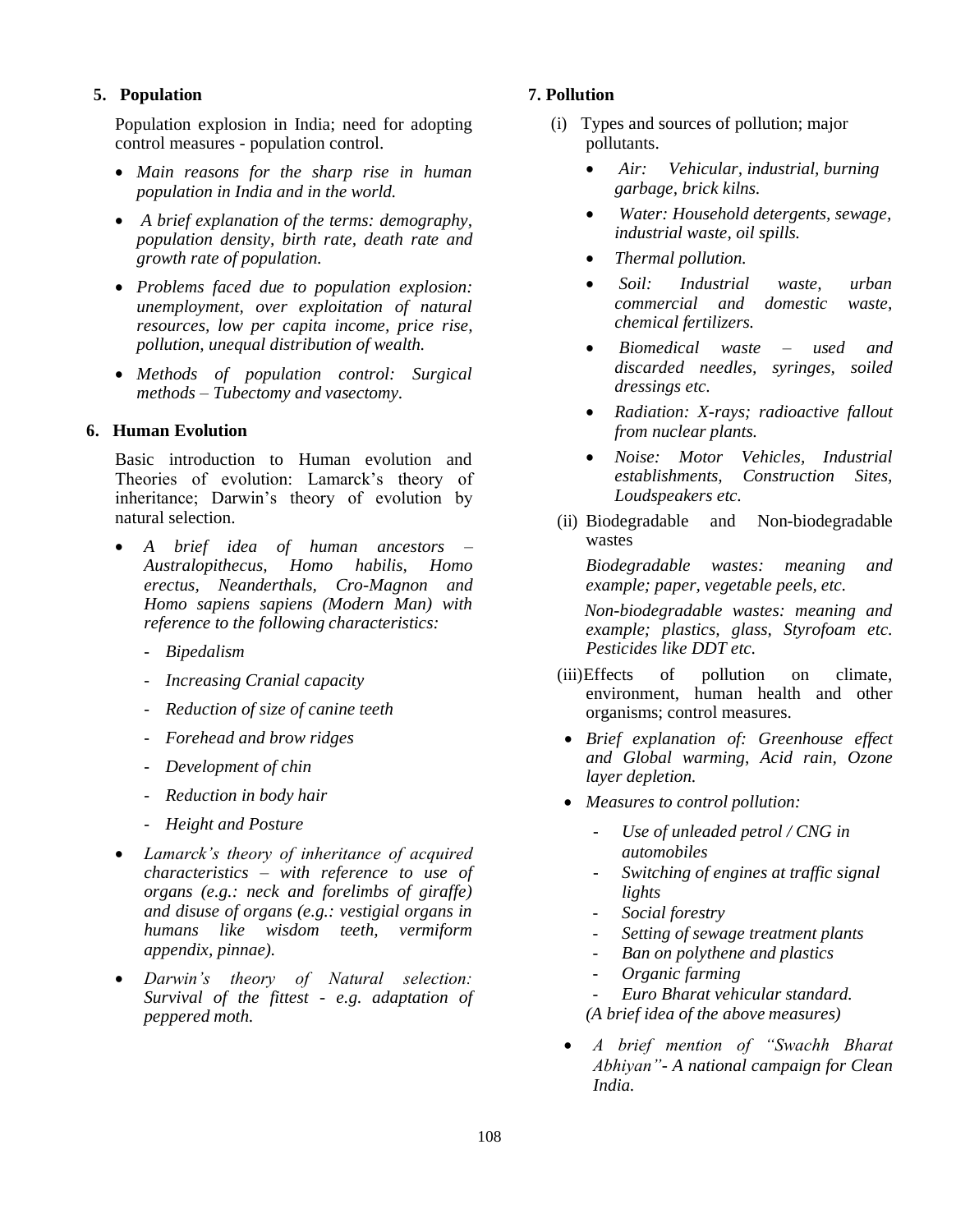## **INTERNAL ASSESSMENT OF PRACTICAL WORK**

*The practical work is designed to test the ability of the candidates to make an accurate observation from specimens of plants and animals.*

#### **PLANT LIFE**

- (i) Observation of permanent slides of stages of mitosis.
- (ii) Experiments demonstrating:
	- Diffusion: using potassium permanganate in water.
	- Osmosis: Thistle Funnel experiment and potato osmoscope,
	- Absorption: using a small herbaceous plant.
- (iii) Experiments on Transpiration:
	- demonstration of the process using a BellJar.
	- demonstration of unequal transpiration in a dorsiventral leaf using cobalt chloride paper.
	- demonstration of uptake of water and the rate of transpiration using Ganong's potometer.

(iv) Experiments on Photosynthesis:

- to show the necessity of light, carbon dioxide and chlorophyll for photosynthesis.
- to show the release of  $O<sub>2</sub>$  during photosynthesis using hydrilla / elodea.

## **ANIMAL LIFE**

(i) Identification of the structures of the urinary system, heart and kidney (internal structure) and brain (external view) through models and charts

- (ii) The identification of different types of blood cells under a microscope.
- (iii) Identification of the internal structure of the Ear and Eye (Through models and charts).
- (iv) Identification and location of selected endocrine glands: Adrenal, Pancreas, Thyroid and Pituitary glands with the help of a model or chart.

## **EVALUATION**

The practical work/project work are to be evaluated by the subject teacher and by an External Examiner. (The External Examiner may be a teacher nominated by the Head of the school, who could be from the faculty, **but not teaching the subject in the relevant section/class**. For example, a teacher of Biology of Class VIII may be deputed to be an External Examiner for Class X, Biology projects.)

The Internal Examiner and the External Examiner will assess the practical work/project work independently.

#### **Award of marks (20 Marks)**

Subject Teacher (Internal Examiner) 10 marks

External Examiner 10 marks

The total marks obtained out of 20 are to be sent to the Council by the Head of the school.

The Head of the school will be responsible for the online entry of marks on the Council's CAREERS portal by the due date.